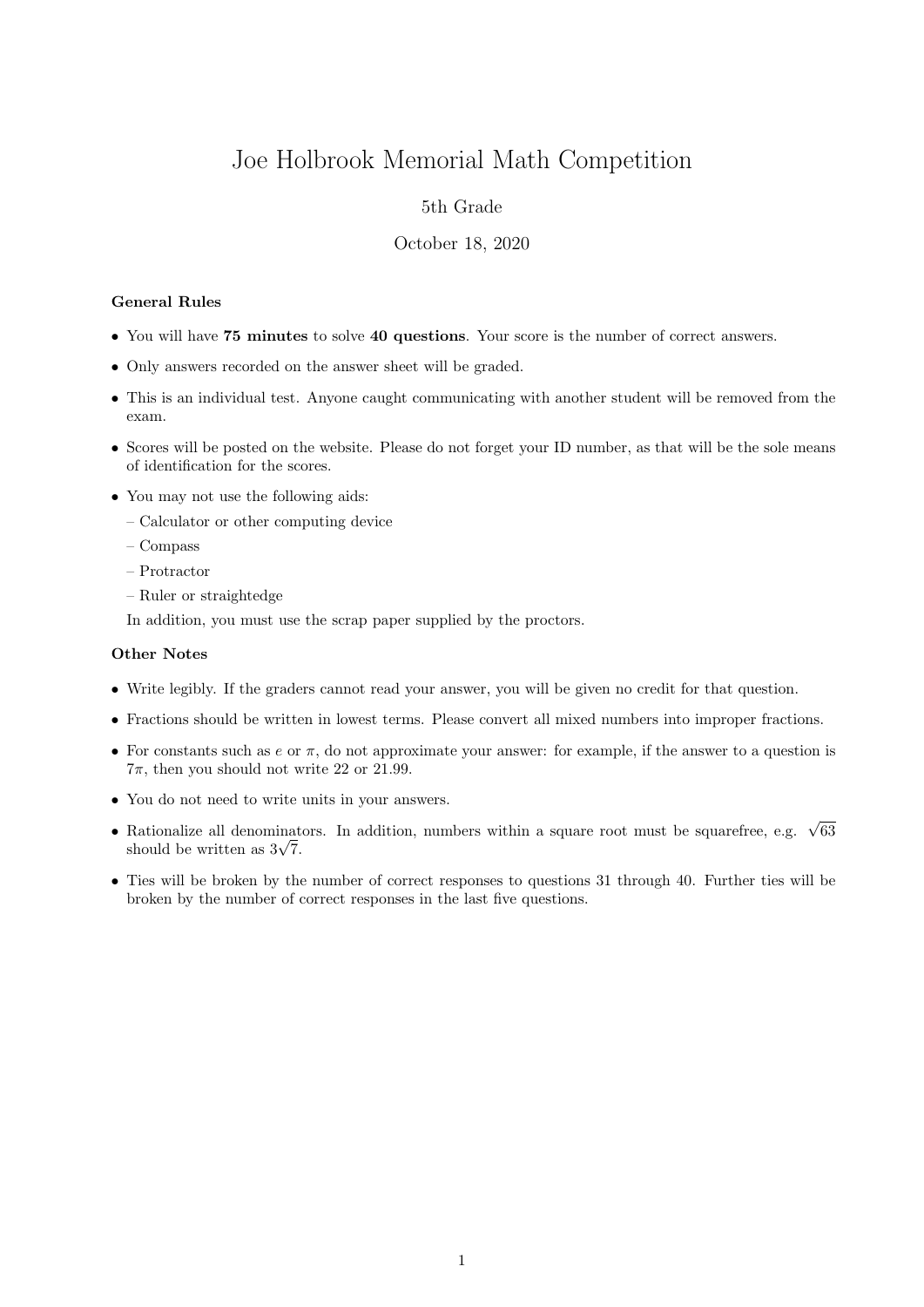- 1. How many cents is 4 quarters, 3 dimes, 2 nickels, and 1 penny?
- 2. A guy who is 76 inches tall with his shoes on stands on a 12 inch tall bench, but takes off his 2-inch elevated shoes. How far off is the top of his head from the ground now?
- 3. If 4 scores and 7 years is equivalent to 87 years, how many scores is 2020 years?
- 4. Alicia is learning the Korean alphabet. If there are 14 basic consonants and 10 basic vowels, how many "basic letters" can she create? (A "basic letter" consists of one consonant followed by one vowel.)
- 5. Alex types at 50 words per minute (wpm) and Yoland types at 120 wpm. If they both start typing a 3000 word essay, how many more minutes will it take Alex to finish?
- 6. Erez forgets things at a rate of 5 things per minute, and he doesn't learn any new things. If his brain will be empty in exactly 2.5 hours, how many things are in his brain right now?
- 7. In Noah's backyard, a bird chirps once every 10 seconds, a frog croaks once every 15 seconds, and his dog barks once every 4 seconds. If the three animals just made sounds simultaneously, how many seconds later will they again make a sound in unison?
- 8. In a very small dictionary, there are 500 words and they all consist of either 3, 4, 5, or 6 letters. There are 27 three letter words, 166 five letter words, and 92 six letter words. If a word is selected at random, and the probability it has four letters can be expressed as  $\frac{a}{b}$  in lowest terms, what is  $a + b$ ?
- 9. Erik's code doesn't work, and every time an error message pops up, there is a  $\frac{2}{3}$  probability that he throws his computer out the window. If the probability that he makes it through 6 error messages without damaging his computer can be expressed as  $\frac{a}{b}$  in lowest terms, what is  $a + b$ ?
- 10. When using Zoom, each participant's face appears in a 2 inch by 3 inch box. You have a projector screen that is 9 feet by 16 feet. Making sure that everyone's box is fully inside the screen, what is the greatest number of participants you can see at once without overlapping?
- 11. On planet Gloop, they use the Gankine temperature scale. To convert from Gankine to Farenheit, you multiply the Gankine temperature by  $\frac{23}{2}$  and add 4. If today is 4 Gankine degrees hotter than yesterday, what's the temperature change in Farenheit?
- 12. A fish tank in the shape of a rectangular prism has a base length of 24 inches and a base width of 12 inches. Currently, water fills up the tank to a height of 10 inches. While cleaning, 864 cubic inches of water is removed. By how many inches did the height of the water decrease?
- 13. In a class of 10 students, 7 students own a dog, 6 students own a cat, and 1 student owns neither. How many students have both a dog and a cat?
- 14. Super Cool Jessica is flipping an unfair coin that lands heads with probability 2/3 and tails with probability 1/3. If she flips the coin twice, the probability that she receives exactly one heads and one tails is  $\frac{p}{q}$  where  $GCD(p, q) = 1$ . What is  $p + q$ ?
- 15. For every day that Jess practices the Rubik's Cube, her time will decrease by 3 seconds and for every day she doesn't practice, her time will increase by 5 seconds. She decides to train during the month of October, hoping to decrease her current time of 60 seconds to less than 10 seconds. How many days of October at most can Jess not practice and still reach her goal?
- 16. Albert's average for 5 quizzes is an 88 right now. If he gets a 95 on his next quiz and his teacher also discards his lowest grade out of the 6 quizzes, his average increases to a 93. What was Albert's lowest quiz grade?
- 17. Jaiden the Baker makes cookie batter. In this batter, the ratio of milk to flour is 2:5, the ratio of flour to sugar is 7:2, the ratio of sugar to baking powder is 3:1, and lastly, the ratio of baking powder to butter is 2:9. If there are 135 grams of butter in the batter and all the ratios are in terms of grams, how many grams of milk does the batter have?
- 18. Yul the Cül likes to be cool in the summer, so she eats a lot of watermelon. She has a perfectly spherical watermelon of diameter 12 in., which consists of a sphere of flesh surrounded by a rind that has a uniform thickness of 1 in. If the volume of the surrounding rind can be written in the form  $\frac{a\pi}{b}$  cm<sup>3</sup> for relatively prime  $a, b$ , find  $a + b$ .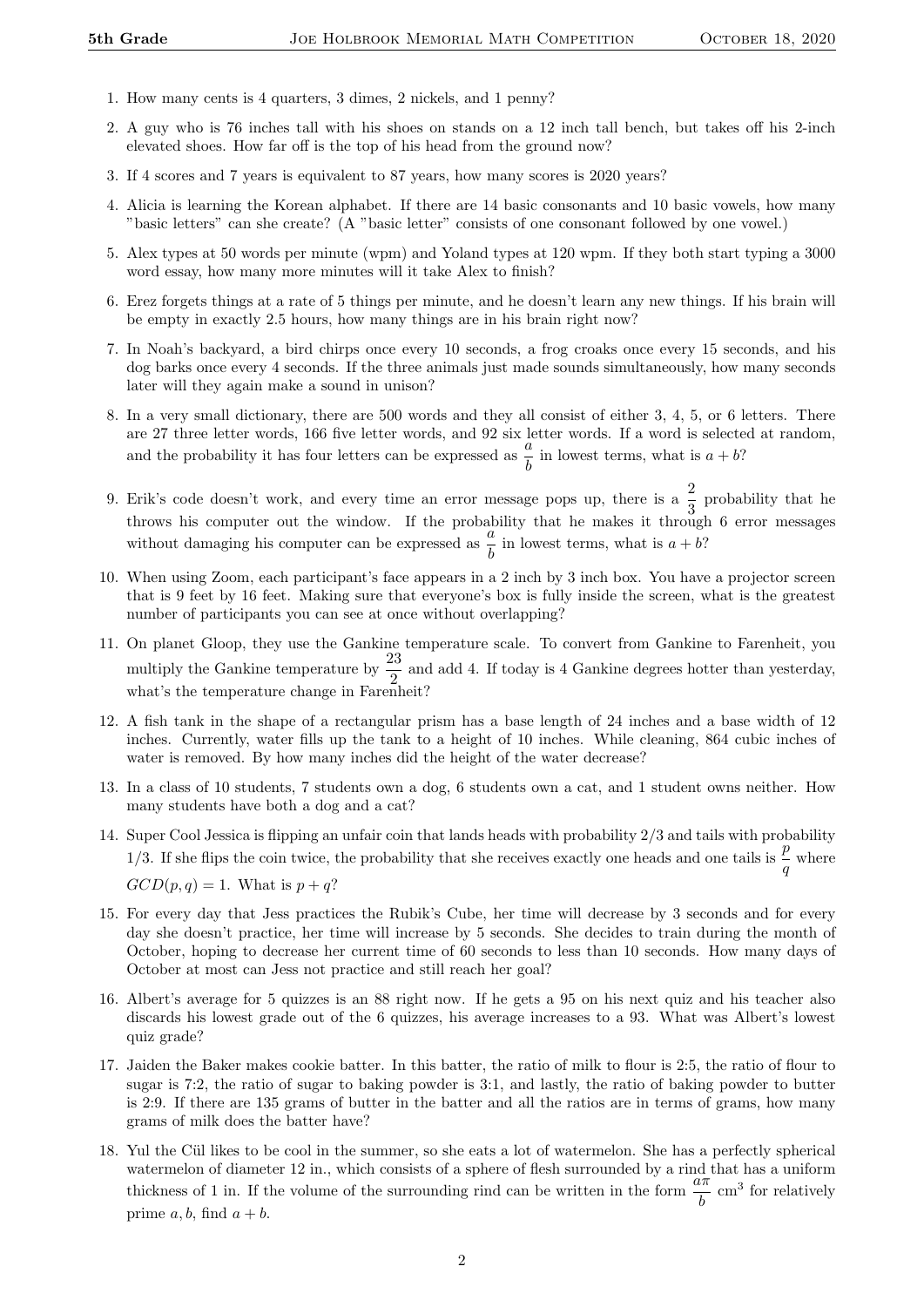- 19. When Betsy the Cat is standing on table A, the top of her head is 3 feet above the top of table B. When she's standing on table B, the top of her head is 4 inches below the top of table A. How tall is Betsy (in inches)? (Assume that the thickness of both tables' surfaces is zero).
- 20. 200 points are equally spaced on the circumference of a circle. How many squares can be formed with 4 of the 200 points as vertices?
- 21. Find the largest 5-digit number such that all the two digit numbers formed by pairing adjacent digits in the 5-digit number will be prime. The primes created in this way need not be unique.
- 22. Find the largest integer n such that n is divisible by 5, the sum of the digits of n is divisible by 6, and  $n < 1000$ .
- 23. There are 6 chairs in a row and 3 students, and no student wants to sit next to another student. How many ways can the students order themselves to sit?
- 24. Dan is juggling a basketball, a tennis ball, a soccer ball, a ping-pong ball, and a bowling ball. He drops at least one item, but not all of them. How many possible sequences of the balls hitting the floor are there? For example, some possible sequences are a tennis ball; a basketball and then a tennis ball; or a ping-pong ball, a bowling ball, and then a basketball.
- 25. Grammarly Greg is writing a dictionary. The pages of his dictionary are numbered from 1 to  $n$ , however he forgot to number a page. Let  $m$  denoted the number for the page he forgot to number. Given that the sum of the page numbers, excluding the one he forgot to number, is 200. Find  $n + m$ .
- 26. Galactic Greg is searching for the secret to astronomy! Once he finds the secret, he stops searching, and given he has not found it before the probability that he finds this secret on any given day n is  $\frac{1}{2}$  $\frac{1}{2^n}$ . The probability that Greg will find the secret before day 9 is  $\frac{p}{q}$  where  $(p, q) = 1$ . What is the  $p + q$ ?
- 27. Consider parallelogram ABCD. Let E be on AB such that  $AE : EB = 3 : 1$ . Line DE intersects line  $CB$  at F. If  $EF = 5$ , what is DE?
- 28. In a little town, people speak in either base three or base five and some people are fluent in both bases. However, they may only use one base in each sentence. A reporter interviewed two residents to figure out how many people lived in the town. The first person said "101 people speak base 12 and 20 people speak both" and the second person said "20 people speak base 3 and 11 speak both bases". How many people live in this little town?
- 29. Let n be the least positive integer such that the product of the digits of the number is 7!. Compute the sum of the digits of *n*. Note that  $n! = n \cdot (n-1) \cdot \cdots \cdot 2 \cdot 1$ .
- 30. Alicia is eating dried mangoes. The probability that the piece of mango is sweet is  $\frac{2}{5}$  and the probability that it's sour is  $\frac{3}{5}$ . If the one she eats is sweet, she will eat another one. If the one she eats is sour, she will stop eating dried mangoes. If the expected number of dried mango pieces she will eat is in the form of  $\frac{m}{n}$  and  $m, n$  are relatively prime, compute  $m + n$ .
- 31. Yul has a special calculator that can do four operations: multiply the input by 3, multiply the input by 5, subtract 4 from the input, or subtract 6 from the input. A number is called *good* if the number 5 cannot be made, after any number of operations. However, the number must always stay positive. For example, 7 is not good because the following operations can be done to make 5: -6, ×5. What is the sum of the first three good numbers that are greater than 100.
- 32. A fly and a mantis are sitting on the ends of the minute and hour hands of a clock respectively. The hour A fly and a mantis are sitting on the ends of the minute and hour hands of a clock respectively. The hour hand is 5 cm long and the minute hand is 10 cm long. When the mantis is within  $5\sqrt{3}$  cm of the fly, it can reach out and grab it. If it is 3 o'clock right now, how long will it be, to the nearest minute, until the mantis can reach out and grab the fly?
- 33. Take the integers from 1 to 9 and place them in the 9 cells of a 3 by 3 grid, one per cell. Given that for every pair of adjacent cells, the product of the numbers in them isn't a perfect square, and that every 2 by 2 grid that's part of the 3 by 3 grid has exactly one prime in it, how many ways were there to arrange the numbers?